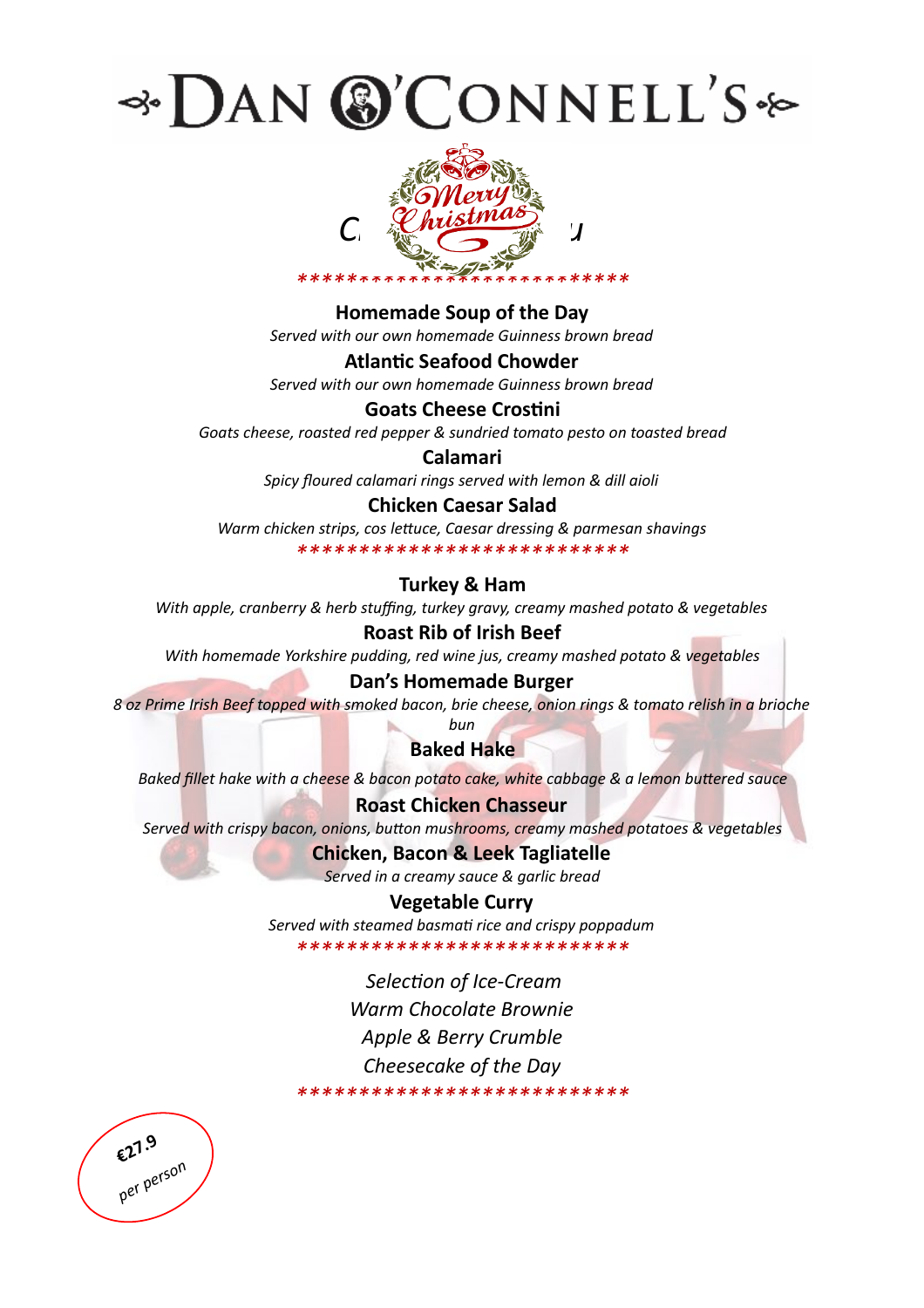

# **Christmas Sharing Platters**

## **€13.50 Per Person**

*Free glass of Mulled Wine on arrival* 

# **Turkey and Ham Sliders**

Served on brioche style buns with cranberry and orange compote.

# **Pakora Tiger Prawns**

Tiger prawns cooked in a pakora spiced batter, served with a coriander and blossom honey yogurt.

# **Breaded Buttermilk Chicken**

Succulent chicken pieces fried in a buttermilk coating, served with a sweet chilli aioli.

# **Roast Pepper and Goats Cheese Crostini**

Served with a sun-dried tomato pesto

You Can Also Add………………

# **Fajita style Chicken Wings - €5**

Crisp and succulent chicken wings glazed with our choice of louisiana hot sauce/ cider bbq sauce and a side of blue cheese dip.

# **Chilli Beef Nachos - €5**

Loaded with Jalapeno, chilli, peppers and melted cheddar cheese.

# **Spiced Falafal Cakes - €5**

Served with coriander yogurt.

For Bookings Contact: Mark@danoconnells.com or call 065 6949914

Minimum 10 people per booking